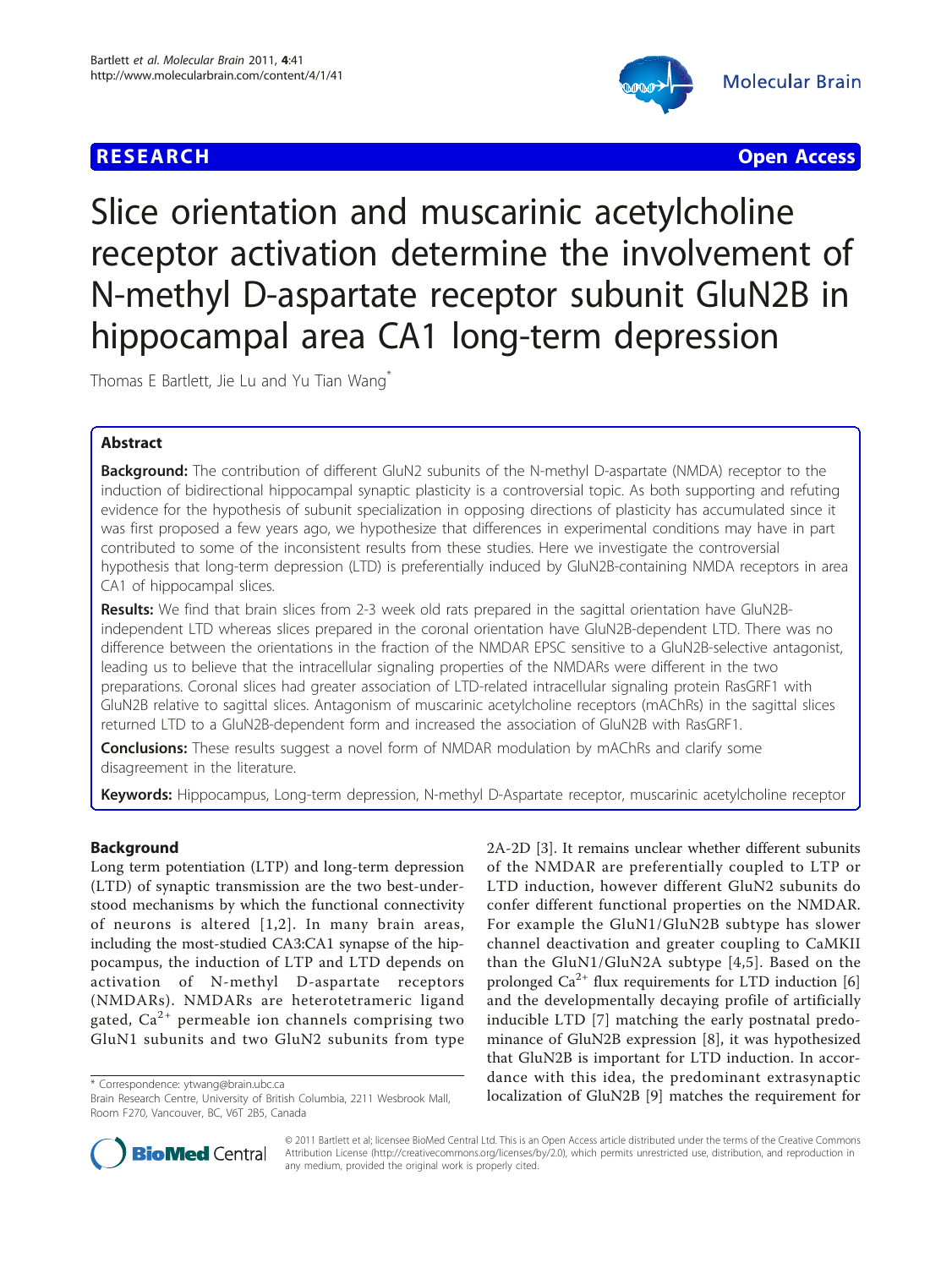extrasynaptic NMDAR activation for the induction of LTD [[10](#page-6-0)]. Indeed, LTD in GluN2B<sup>-/-</sup> mouse strains is lost [[11,12\]](#page-6-0). However, the results of experiments on LTD in-vitro with the GluN2B-selective antagonists Ro 25-6981 (Ro) [[13\]](#page-6-0) and Ifenprodil have been in disagreement, with various groups reporting an enhancement of LTD at the CA3:CA1 synapse [[14\]](#page-6-0), no effect on LTD induction [[15](#page-6-0),[16](#page-6-0)] or a complete block of LTD induction at the same synapse [[17\]](#page-6-0). Outside CA1 the situation is even more complex, with reports that GluN2B is essential for LTD in the perirhinal cortex [[10\]](#page-6-0), but also that both GluN2A and GluN2B are required for LTD in the amygdala [\[18\]](#page-6-0) and anterior cingulate cortex [[19\]](#page-6-0).

Given the number of different laboratories involved in these studies, it is very likely that some of the conflicting data may have at least in part resulted from different experimental conditions employed. To try and resolve this confusion, we studied the methodologies of two labs with opposing results from experiments with Ro and LTD in area CA1 [[15](#page-6-0),[17](#page-6-0)]. This led us to test the importance of slice orientation for the GluN2B-dependence of LTD induction. Indeed we found that GluN2Bdependent LTD was a property of the coronal slice orientation and GluN2B-independent LTD was a property of the sagittal orientation. There was no significant difference in the GluN2B-containing fraction of the NMDAR EPSC between the two orientations. However, a muscarinic acetylcholine receptor (mAChR) antagonist, scopolamine, conferred Ro-sensitivity on sagittal LTD. Furthermore, scopolamine led to an increase in the association of LTD-related signaling molecule RasGRF1 with GluN2B in sagittal slices. In the basal state, coronal slices had higher GluN2B-bound RasGRF1 than sagittal slices. This data clarifies some of the existing literature on GluN2B in LTD and hints toward an important mechanism of NMDAR regulation.

## Results

### Slice orientation determines the involvement of GluN2B in LTD induction

Faced with an apparent contradiction between the results of some groups regarding the involvement of GluN2B in LTD induction, we sought a resolution to the disagreement and an understanding of the underlying physiological mechanism. In one of the studies that found no involvement of GluN2B in LTD a sagittal [[15](#page-6-0)] orientation was used when cutting the slices. In work that found LTD induction absolutely required GluN2B, the slices were prepared in a coronal orientation [[17](#page-6-0)]. Thus we tested the importance of preparing the hippocampal slice in two different orientations. When we interleaved experiments preparing the slices in one of the two orientations and treating the slices with the GluN2B antagonist Ro 25-6981 (Ro), we found that the LTD induced by 1Hz low frequency stimulation (LFS) in the sagittal slices was GluN2B-independent (Figure 1A. Control, n = 13, 78.8  $\pm$  2.66% baseline. Ro, n = 9, 80.7  $\pm$ 2.14% baseline.  $P = 0.619$  consistent with the previous study [[14](#page-6-0)], while LTD in the coronal slices was GluN2B-dependent (Figure 1B. Control,  $n = 7, 79.5 \pm$ 3.62% baseline. Ro,  $n = 5$ , 100.2  $\pm$  3.10% baseline. P = 0.002) in full agreement with the previous work [[16\]](#page-6-0). LTD in the sagittal slices was completely NMDARdependent as shown by interleaved experiments where the pan-NMDAR antagonist 50 μM D-AP5 blocked LTD induction completely (data not shown).



potentials (fEPSPs) in area CA1. After a stable baseline recording period (at least 30 minutes) the GluN2B-selective antagonist Ro 25- 6981 (5 μM, Ro) was applied and stimulation at 0.03 Hz continued for another 30 minutes until a 1 Hz, 15 minute low frequency stimulation (LFS) at baseline intensity, also in the presence of Ro. Drug application was stopped at the end of LFS and the magnitude of LTD was quantified in the last ten minutes of the hour after LFS. In the slices of either orientation that were not treated with Ro, LFS induced LTD. Likewise, in the sagittal slices, Ro did not prevent the induction of LTD (A) although D-AP5 (50 μM) did (data not shown). However, in the coronal slices treated with Ro, LFS did not induce LTD (B). Scale bars represent 10 ms and 0.5 mV.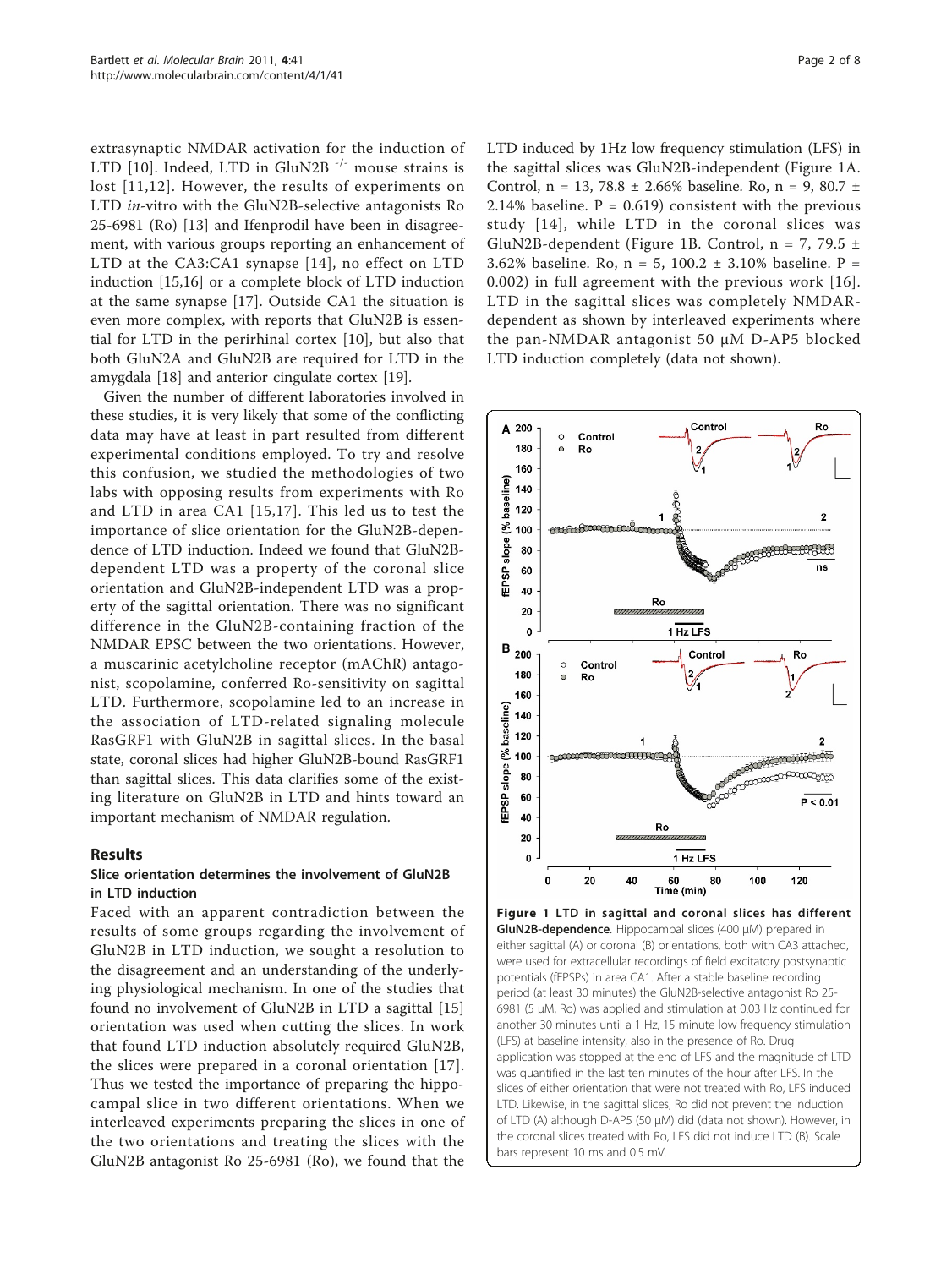<span id="page-2-0"></span>The simplest explanation for the difference in the GluN2B requirements of LTD induction in the two slice orientations would be much reduced synaptic expression of GluN2B in the sagittal slices, leading to GluN2Bindependent LTD. To our surprise, we found no significant difference between the effect of Ro on the NMDAR EPSC from CA1 pyramidal cells in slices prepared in the sagittal orientation versus cells from coronal slices (Figure 2, sagittal,  $n = 8$ , 39.9  $\pm$  4.72% baseline, Coronal, n = 7, 30.4 ± 5.33% baseline, P = 0.202). The induction of LTD is dependent not only on NMDAR activation and  $Ca<sup>2+</sup>$  influx, but on the activation of a cascade of intracellular processes leading to the expression of LTD [[20\]](#page-7-0). Thus we supposed that a change



downstream of NMDAR activation was responsible for the altered subunit dependency of LTD in the two slice orientations.

## mAChR antagonist scopolamine increases the involvement of GluN2B in LTD induction

The major cholinergic innervation to area CA1 comes via the medial septal nucleus and releases acetylcholine onto both principal cells and interneurons [\[21\]](#page-7-0). We proposed that the sagittal slice may retain a greater component of innervation than the coronal section [\[22\]](#page-7-0). Hence we tested the hypothesis that antagonism of muscarinic acetylcholine receptors (mAChRs) in the sagittal slices would recapitulate the phenotype of the coronal slices. In sagittal slices, we found that co-application of the mAChR antagonist scopolamine (20 μM) enabled block of LTD by the GluN2B antagonist Ro. (Figure [3.](#page-3-0) Scopolamine,  $n = 9$ , 79.5  $\pm$  3.64% baseline. Ro + Scopolamine, n = 6, 93.0 ± 2.64% baseline. P = 0.018). Scopolamine alone had no significant effect on either the baseline fEPSP or the magnitude of LFS-induced LTD.

## GluN2B interaction with RasGRF1 is higher in conditions with GluN2B-dependent LTD

We then asked whether the enhanced involvement of GluN2B in LTD after scopolamine treatment could be the result of an increased association with an LTDrelated signaling protein. Synaptic plasticity downstream signaling can involve MAP kinase activation, most commonly p38 MAPK for LTD [[23](#page-7-0),[24](#page-7-0)]. One pathway to MAP kinase signaling is the small GTPase Ras, which is active in the GTP-bound state and inactive after bound GTP is hydrolyzed to GDP. RasGRF1 is a synaptic Rasspecific guanine nucleotide exchange factor that catalyses the release of GDP from Ras and subsequent activation by GTP [\[25](#page-7-0)]. RasGRF1 is required for LTD induction and is a binding partner of the carboxyl-tail of GluN2B [[23,26\]](#page-7-0). When we immunoprecipitated GluN2B from a lysate of hippocampal slices that had been subject to scopolamine or control treatments we found that the ratio of RasGRF1 to GluN2B in the immunoprecipitate was significantly increased in the scopolamine condition, supporting our hypothesis that increased association of RasGRF1 with GluN2B is part of the mechanism by which GluN2B can be included in LTD signaling (Figure [4A,B,](#page-4-0) Ratio of normalized RasGRF1 in precipitate scopolamine/control =  $2.04 \pm 0.451$ , P = 0.0415,  $n = 12$ ). No increase in RasGRF1 or GluN2B was detected in the crude lysate from the scopolamine slices compared to control slices (Figure [4A, B](#page-4-0), Ratio of normalized RasGRF1 in lysate: scopolamine/control =  $1.067 \pm 0.0674$ , P = 0.340, n = 12, Ratio of normalized GluN2B in lysate: scopolamine/control =  $1.11 \pm 0.137$ ,  $P = 0.441$ ,  $n = 12$ ).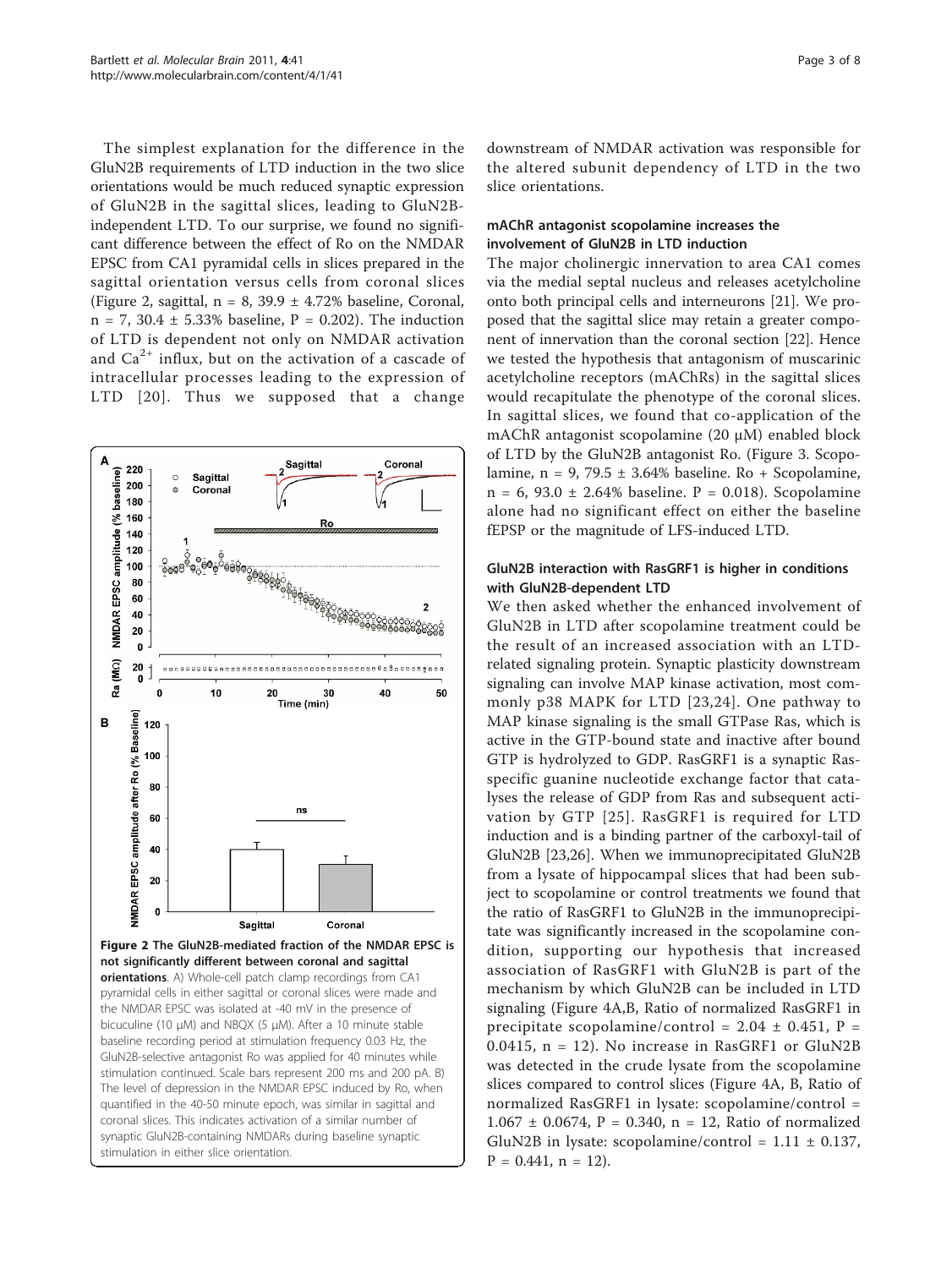<span id="page-3-0"></span>

When we used recovered but untreated coronal or sagittal hippocampal slices to prepare protein lysates for the GluN2B coimmunoprecipitation we found that the immunoprecipitates from the coronal slices were significantly enriched for GluN2B-bound RasGRF1 relative to the sagittal slices (Figure [4C](#page-4-0) and [4D](#page-4-0), coronal/sagittal ratio of normalized RasGRF1 in GluN2B immunoprecipitate =  $1.330 \pm 0.105$ , P = 0.020, n = 4). Furthermore, we also saw a greater level of GluN2B in the coronal slice lysates relative to slices prepared in the sagittal orientation but no difference in lysate RasGRF1 (Figure [4C](#page-4-0) and [4D,](#page-4-0) Ratio of normalized RasGRF1 in lysate: coronal/sagittal =  $0.909 \pm 0.0445$ , P = 0.086, n = 4, Ratio of lysate GluN2B coronal/sagittal =  $1.60 \pm 0.229$ ,  $P = 0.04$ ,  $n = 4$ ). Previously we did not detect a change in GluN2B at the synapses of coronal versus sagittal slices using electrophysiology to measure NMDAR EPSCs (Figure [2](#page-2-0)).

#### **Discussion**

The major findings of this paper are that the GluN2B subunit involvement in LTD induction in hippocampal area CA1 is different according to slice orientation and mAChR activation. The GluN2B-dependence of LTD in the two orientations is not a consequence of the synaptic number of GluN2B-containing receptors, but consistent with an alteration in GluN2B coupling to downstream signaling molecule RasGRF1 via a mechanism regulated by tonic mAchR activation. We show that decreased mAchR tone increases the interaction of GluN2B with RasGRF1 and the involvement of GluN2B in LTD.

The hippocampus receives cholinergic input from the medial septum which passes into all subfields including CA1 [[21](#page-7-0),[27](#page-7-0),[28](#page-7-0)]. Alternate orientations of slice have been shown to change the properties of other synapses in the brain, for example, the synaptic transmission and plasticity of the amygdala is different between coronal and horizontal slices [\[29\]](#page-7-0). It is possible that more cholinergic fiber tracts are spared in the sagittal orientation than in the coronal orientation, thus changing the properties of LTD according to the level of basal mAChR activation. All of the mAChR subtypes (M1-M5) are present in CA1 and may contribute to the phenomenon we observe here [[30,31\]](#page-7-0). M2/4 subtypes couple through Gi to a reduction in cAMP levels, whereas M1/M3 couple through Gq to a rise in intracellular  $Ca^{2+}$  from intracellular stores. mAChRs elevate the excitability of CA1 pyramidal cells and modulate synaptic transmission in multiple ways from both a presynaptic and postsynaptic locus.

Presynaptic M2 AChRs inhibit ACh release. Scopolamine could thus facilitate ACh release if these receptors are tonically active [[32\]](#page-7-0), but would also inhibit postsynaptic receptors. Repetitive stimulation of the Stratum Orients (SO) has been shown to evoke a cholinergic slow EPSP that increases CA1 pyramidal cell excitability [[33\]](#page-7-0). Stratum Radiatum (SR) stimulation preceded by repetitive SO stimulation delivers enhanced LTP relative to SR stimulation alone, via facilitation of NMDARs after inhibition of SK channels [[34](#page-7-0),[35](#page-7-0)]. The effect of evoking extra ACh release on the subunit-dependency of LTD is unknown; however mAChRs also regulate the surface expression of NMDARs. M1 receptors activate a pathway involving intracellular  $Ca^{2+}$ , hippocalcin and clathrin-dependent endocytosis of NMDARs [[36\]](#page-7-0). It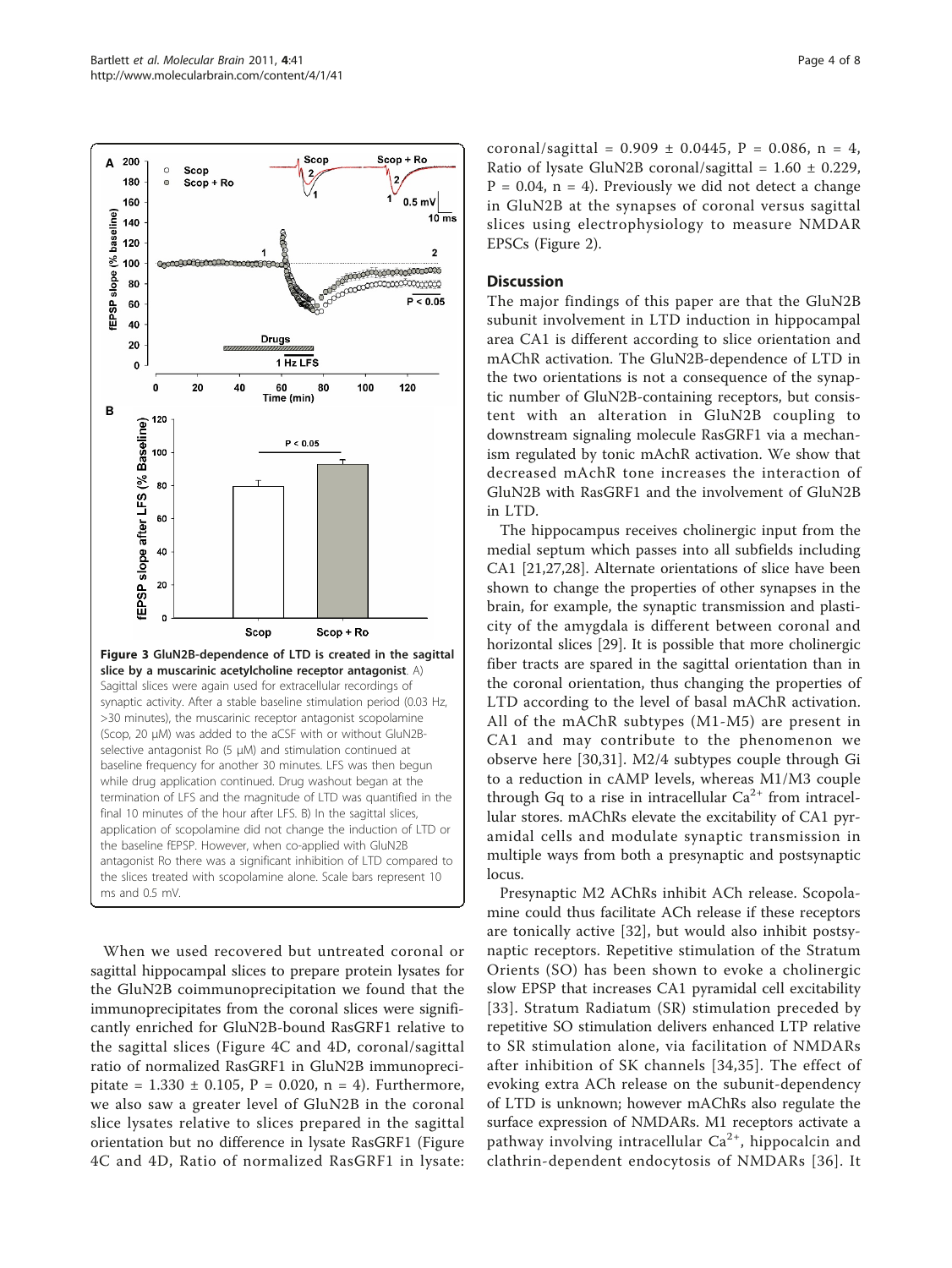<span id="page-4-0"></span>

remains to be seen whether this pathway preferentially modulates GluN2A or GluN2B.

GluN2B-containing receptors have a predominantly extrasynaptic localization that may only be accessed by glutamate during extended stimulation protocols such as the LFS used here to induce LTD. As such, our quantification of GluN2B via the NMDAR EPSC (Figure [2](#page-2-0)) may overlook differences in the extrasynaptic NMDAR population between the slice orientations. Indeed, we observed greater GluN2B levels in the lysates of coronal slices relative to sagittal slices (Figure 4). Therefore, coronal slices may have greater involvement of GluN2B in LTD because of greater GluN2B levels relative to sagittal slices, as well as greater interaction of these NMDAR subunits with RasGRF1 in the coronal slices (Figure 4).

Diffuse, rather than synaptic, transmission by acetylcholine is suggested by the lack of co-localization of cholinergic varicosities with glutamatergic synaptic elements and the tonic baseline concentration of ACh in the extracellular space of slices [\[37](#page-7-0)]. Tonic extracellular ACh levels in the slice would explain the action of scopolamine, and may be determined by slice preparation conditions. Higher extracellular Ach in the sagittal slice relative to the coronal slice would be consistent with the current study. Ambient ACh would not be restricted to the synapse and could modulate mAChRs in the vicinity of extrasynaptic GluN2B-containing receptors to elicit a change in GluN2B downstream signaling.

RasGRF1 is coupled to p38 MAPK activation, required for LTD induction [[23](#page-7-0)] and associates with the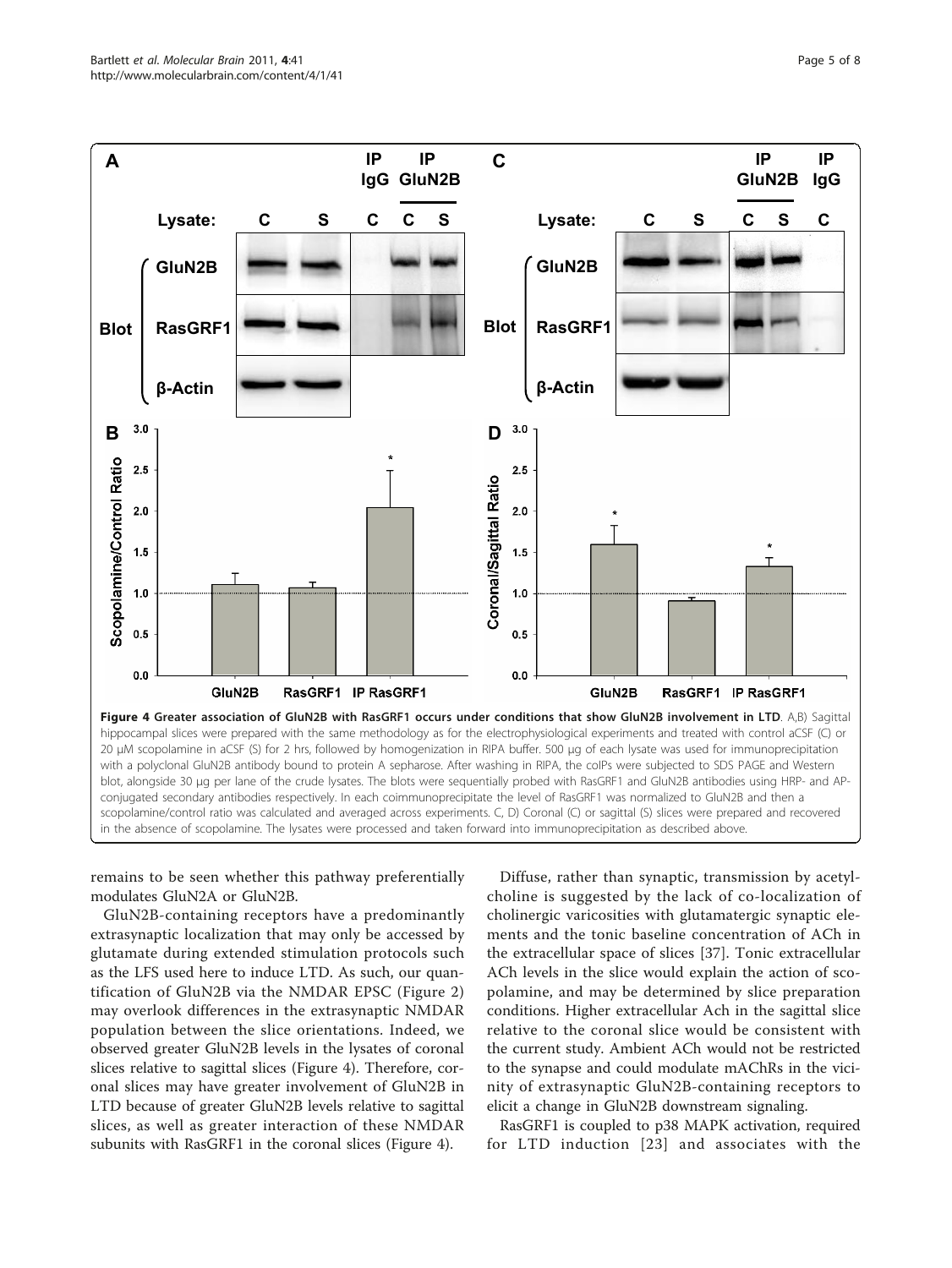C-terminal domain of GluN2B [\[26\]](#page-7-0). The increased association of GluN2B and RasGRF1 seen in this study after scopolamine treatment of slices suggests a mechanism by which mAChR activation usually restricts the involvement of GluN2B in the signaling for LTD. When tonic activation of mAChRs is prevented in the sagittal slice by mAChR antagonism there is greater involvement of GluN2B in LTD induction (Figure [3\)](#page-3-0). In the untreated condition there is greater association of GluN2B with RasGRF1 in the coronal slices relative to the sagittal slices (Figure [4\)](#page-4-0), suggesting a mechanism to account for the sensitivity of coronal LTD to the GluN2B-selective antagonist Ro 25-6981.

Loss of cholinergic brain function is a factor in normal aging and is especially prominent in several neurodegenerative disorders [[38,39](#page-7-0)]. Our data suggests that reduction in acetylcholine occupation of muscarinic receptors leads to increased LTD-related- and RasGRF1/Ras/ MAPK signaling from GluN2B-containing NMDA receptors. Considering that GluN2B-containing, extrasynaptic NMDA receptors promote excitotoxic cell death while synaptic GluN2A-containing receptors promote cell survival [\[40-45](#page-7-0)], it is tempting to speculate that this mechanism is important in glutamate-receptor related pathology.

## Conclusions

We conclude that the difference between some labs doing experiments on GluN2B involvement in LTD [[15-17\]](#page-6-0) can be explained at least in part by slice orientation. This highlights the need for more physiologically relevant preparations such as behaving animals [\[46\]](#page-7-0). Furthermore, we have found that there is flexibility in the coupling of GluN2B to LTD induction, such that reduced signaling from mAChRs increases the association of GluN2B with RasGRF1 and the sensitivity of LTD to a GluN2B antagonist. Thus, the NMDAR subunit rules in regulating synaptic plasticity may be more dynamic then previously envisaged, and subject to dynamic regulation under different physiological and pathological conditions.

## Methods

## Slice preparation

Male Sprague-Dawley rats aged 14-21 days were euthanized in accordance with UBC animal care policy and the brain rapidly removed into ice-cold (2-4°C) 'slicing aCSF' comprising (in mM) NaCl 124, KCl 3, NaH<sub>2</sub>PO<sub>4</sub> 1.25, NaHCO<sub>3</sub> 26, Glucose 15, CaCl<sub>2</sub> 1, MgSO<sub>4</sub> 10, 310 mOsm and pH 7.35 when gassed with 95%  $O_2$  5%  $CO_2$ . For sagittal slices, the brain was trimmed to give flat lateral surfaces and then hemisected along the sagittal plane before being glued onto a vibratome stage with the medial surface uppermost. For coronal slices the rostral end of the brain was chopped with a coronal cut to create a flat surface upon which to glue the brain with the caudal end uppermost. Slices (400 μM thick) were prepared from the dorsal hippocampus and recovered at room temperature (23-25°C) for at least 2 hours in 'recording' aCSF with  $CaCl<sub>2</sub> 2$  mM, MgSO<sub>4</sub> 1 mM.

### Patch-clamp electrophysiology

Slices were superfused with room temperature (23-25°C) 'recording' aCSF flowing at 2.5 ml/minute with composition as above, except including bicuculine methobromide (10  $\mu$ M) and NBQX (5  $\mu$ M). Pyramidal neurons in area CA1 were patched under visual guidance with glass micropipettes of resistance 4-6 M $\Omega$  when filled with a solution containing (in  $mM$ ) CsMeSO<sub>4</sub> 130, NaCl 8, EGTA 0.5, HEPES 10, QX-314 bromide 5, Mg.ATP 8, Na.GTP 4, pH 7.25, 295 mOsm. Data acquisition hardware was via Axon Instruments amplifier Multiclamp 700A and analog-digital converter Digidata 1322a. Data acquisition and analysis software was WinLTP, [[47-49](#page-7-0)]. Cells were voltage clamped at -40 mV and the Schaffer collateral/commissural pathway was stimulated with a twisted NiCr bipolar electrode at 0.03 Hz to evoke NMDAR-mediated EPSCs. After a stable baseline for 20 minutes, the application of Ro 25-6981 began. The magnitude of Ro-induced depression of the NMDA EPSC was quantified as the average of the 30-40 minute period after beginning application of Ro. Statistical comparison between the orientations were by t-test.

#### Extracellular electrophysiology

Slices were superfused with room temperature (23-25°C ) 'recording' aCSF at 2.5 ml/minute and field excitatory postsynaptic potentials (fEPSPs) were measured in stratum radiatum of CA1 using a glass micropipette of resistance 2 MΩ when filled with aCSF and data acquisition hardware/software as described above. The Schaffer Collateral/Commissural pathway was stimulated as above to evoke baseline fEPSPs at 50% of the slope at which population spikes were first visible. Baseline fEPSPs were recorded for at least 30 minutes and slices with an unstable baseline were discarded. LTD was induced by low frequency stimulation (LFS) of 900 pulses at 1Hz, baseline intensity. The magnitude of LTD was quantified as the average slope of the fEPSP in the last ten minutes of the hour after LFS. Ro 25-6981 and scopolamine were from Tocris and both dissolved in water and then aCSF just before the experiment. Drugs were applied at times indicated in the figures by the filled bars. Statistical comparisons were by t-test.

#### Co-immunoprecipitation

Sagittal or coronal slices were prepared as above and left to recover at room temperature (23-25°C ) for at least 2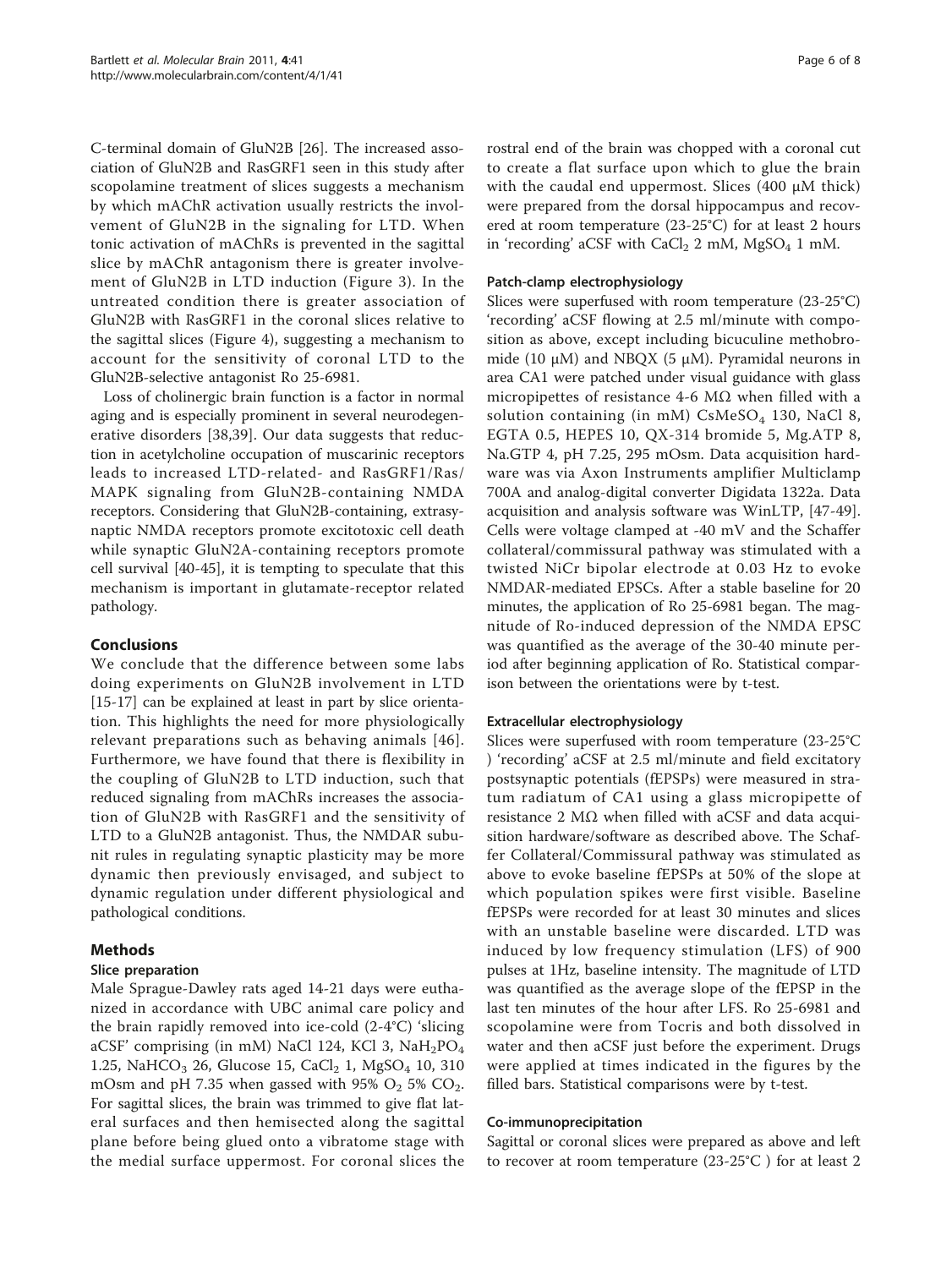<span id="page-6-0"></span>hours. Slices were split into coronal, sagittal, control (sagittal) and scopolamine (sagittal) groups and the latter treated with 20 μM scopolamine for 2 hrs. Slices were homogenized in ice-cold RIPA buffer comprised of (in mM unless indicated) NaCl 150, Sodium deoxycholate 0.3%, Tris 50, EDTA 1, Triton X-100 1%, SDS 0.1%, protease inhibitor cocktail (Roche), pH 7.4. All following steps were conducted at 4°C or on ice. The homogenate was triturated and cleared by centrifugation at 14,000 rpm for 30 minutes. The soluble fraction was quantified and 500 μg of protein was loaded onto protein A beads (GE) that had been incubated for 1 hr with rabbit polyclonal anti-GluN2B C-terminal (YTW lab) or with normal rabbit IgG (SantaCruz, #sc2027). Beads were incubated in protein lysate with rotation overnight before four 5 minute washes in RIPA buffer and resuspension in PBS and sample buffer.

### SDS PAGE and Western Blot

Half of each immunoprecipitation was loaded per lane of an SDS PAGE gel, alongside 30 μg per lane of crude lysate. Gels were blotted onto PVDF and probed with mouse monoclonal anti-GluN2B C-terminal (Millipore, #ab28373) or rabbit polyclonal anti-RasGRF1 (Santa-Cruz, #sc224). Secondary antibodies were HRP-conjugated anti-rabbit (Perkin Elmer, NEF812001), or APconjugated anti-mouse (Promega #S372B). Luminescent substrates were Pierce ECL substrate for HRP (#32106) or Thermo Scientific Lumi Phos WB for AP (#34150). Signals were quantified with Quantity One software (BioRad) and the level of RasGRF1 in each immunoprecipitation was normalized to the respective level of GluN2B. The ratio of scopolamine to control, or of coronal to sagittal in each experiment (n) was calculated, then averaged across the experiments and analyzed in a one sample t-test.

#### List of abbreviations

EPSC: Excitatory Postsynaptic Current; fEPSP: Field Excitatory Postsynaptic Potential; LFS: Low Frequency Stimulation; LTD: Long-Term Depression; LTP: Long-Term Potentiation; mAchR: Muscarinic Acetylcholine Receptor; NMDA (R): N-methyl D-aspartate (receptor); Scop: Scopolamine; RasGRF1: Ras Guanine nucleotide Release Factor 1; Ro: Ro 25-6981 (R-(R\*,S\*)-α-(4 hydroxyphenyl)-β-methyl-4-(phenylmethyl)-1-piperidine propanol).

#### Acknowledgements

This work is supported by a grant from the Canadian Institutes of Health Research (YTW). YTW is the holder of the Heart and Stroke Foundation of BC and Yukon Chair of Stroke Research and is also a Howard Hughes Medical Institute International Scholar. We would like to thank Grigory Krapivinsky for advice on RasGRF1.

#### Authors' contributions

TEB completed the experiments and wrote the manuscript. JL made the GluN2B antibody used for the co-immunoprecipitation. YTW helped write the manuscript and coordinated the project. All authors read and approved the final manuscript.

#### Competing interests

The authors declare that they have no competing interests.

Received: 16 July 2011 Accepted: 15 November 2011 Published: 15 November 2011

#### References

- 1. Bliss TV, Collingridge GL: [A synaptic model of memory: long-term](http://www.ncbi.nlm.nih.gov/pubmed/8421494?dopt=Abstract) [potentiation in the hippocampus.](http://www.ncbi.nlm.nih.gov/pubmed/8421494?dopt=Abstract) Nature 1993, 361:31-39.
- 2. Massey PV, Bashir ZI: [Long-term depression: multiple forms and](http://www.ncbi.nlm.nih.gov/pubmed/17335914?dopt=Abstract) [implications for brain function.](http://www.ncbi.nlm.nih.gov/pubmed/17335914?dopt=Abstract) Trends Neurosci 2007, 30:176-184.
- 3. Cull-Candy S, Brickley S, Farrant M: [NMDA receptor subunits: diversity,](http://www.ncbi.nlm.nih.gov/pubmed/11399431?dopt=Abstract) [development and disease.](http://www.ncbi.nlm.nih.gov/pubmed/11399431?dopt=Abstract) Curr Opin Neurobiol 2001, 11:327-335.
- 4. Monyer H, Sprengel R, Schoepfer R, Herb A, Higuchi M, Lomeli H, Burnashev N, Sakmann B, Seeburg PH: [Heteromeric NMDA receptors:](http://www.ncbi.nlm.nih.gov/pubmed/1350383?dopt=Abstract) [molecular and functional distinction of subtypes.](http://www.ncbi.nlm.nih.gov/pubmed/1350383?dopt=Abstract) Science 1992, 256:1217-1221.
- Bayer KU, De Koninck P, Leonard AS, Hell JW, Schulman H: [Interaction with](http://www.ncbi.nlm.nih.gov/pubmed/11459059?dopt=Abstract) [the NMDA receptor locks CaMKII in an active conformation.](http://www.ncbi.nlm.nih.gov/pubmed/11459059?dopt=Abstract) Nature 2001, 411:801-805.
- 6. Cummings JA, Mulkey RM, Nicoll RA, Malenka RC: [Ca2+ signaling](http://www.ncbi.nlm.nih.gov/pubmed/8608000?dopt=Abstract) [requirements for long-term depression in the hippocampus.](http://www.ncbi.nlm.nih.gov/pubmed/8608000?dopt=Abstract) Neuron 1996, 16:825-833.
- 7. Kemp N, Bashir ZI: [NMDA receptor-dependent and -independent long](http://www.ncbi.nlm.nih.gov/pubmed/9175619?dopt=Abstract)[term depression in the CA1 region of the adult rat hippocampus in](http://www.ncbi.nlm.nih.gov/pubmed/9175619?dopt=Abstract) [vitro.](http://www.ncbi.nlm.nih.gov/pubmed/9175619?dopt=Abstract) Neuropharmacology 1997, 36:397-399.
- 8. Monyer H, Burnashev N, Laurie DJ, Sakmann B, Seeburg PH: [Developmental](http://www.ncbi.nlm.nih.gov/pubmed/7512349?dopt=Abstract) [and regional expression in the rat brain and functional properties of](http://www.ncbi.nlm.nih.gov/pubmed/7512349?dopt=Abstract) [four NMDA receptors.](http://www.ncbi.nlm.nih.gov/pubmed/7512349?dopt=Abstract) Neuron 1994, 12:529-540.
- 9. Tovar KR, Westbrook GL: [The incorporation of NMDA receptors with a](http://www.ncbi.nlm.nih.gov/pubmed/10234045?dopt=Abstract) [distinct subunit composition at nascent hippocampal synapses in vitro.](http://www.ncbi.nlm.nih.gov/pubmed/10234045?dopt=Abstract) J Neurosci 1999, 19:4180-4188.
- 10. Massey PV, Johnson BE, Moult PR, Auberson YP, Brown MW, Molnar E, Collingridge GL, Bashir ZI: [Differential roles of NR2A and NR2B-containing](http://www.ncbi.nlm.nih.gov/pubmed/15356193?dopt=Abstract) [NMDA receptors in cortical long-term potentiation and long-term](http://www.ncbi.nlm.nih.gov/pubmed/15356193?dopt=Abstract) [depression.](http://www.ncbi.nlm.nih.gov/pubmed/15356193?dopt=Abstract) J Neurosci 2004, 24:7821-7828.
- 11. Kutsuwada T, Sakimura K, Manabe T, Takayama C, Katakura N, Kushiya E, Natsume R, Watanabe M, Inoue Y, Yagi T, et al: [Impairment of suckling](http://www.ncbi.nlm.nih.gov/pubmed/8789948?dopt=Abstract) [response, trigeminal neuronal pattern formation, and hippocampal LTD](http://www.ncbi.nlm.nih.gov/pubmed/8789948?dopt=Abstract) [in NMDA receptor epsilon 2 subunit mutant mice.](http://www.ncbi.nlm.nih.gov/pubmed/8789948?dopt=Abstract) Neuron 1996, 16:333-344.
- 12. Brigman JL, Wright T, Talani G, Prasad-Mulcare S, Jinde S, Seabold GK, Mathur P, Davis MI, Bock R, Gustin RM, et al: [Loss of GluN2B-containing](http://www.ncbi.nlm.nih.gov/pubmed/20357110?dopt=Abstract) [NMDA receptors in CA1 hippocampus and cortex impairs long-term](http://www.ncbi.nlm.nih.gov/pubmed/20357110?dopt=Abstract) [depression, reduces dendritic spine density, and disrupts learning.](http://www.ncbi.nlm.nih.gov/pubmed/20357110?dopt=Abstract) J Neurosci 2010, 30:4590-4600.
- 13. Fischer G, Mutel V, Trube G, Malherbe P, Kew JN, Mohacsi E, Heitz MP, Kemp JA: [Ro 25-6981, a highly potent and selective blocker of N-methyl-](http://www.ncbi.nlm.nih.gov/pubmed/9400004?dopt=Abstract)[D-aspartate receptors containing the NR2B subunit. Characterization in](http://www.ncbi.nlm.nih.gov/pubmed/9400004?dopt=Abstract) [vitro.](http://www.ncbi.nlm.nih.gov/pubmed/9400004?dopt=Abstract) J Pharmacol Exp Ther 1997, 283:1285-1292.
- 14. Hendricson AW, Miao CL, Lippmann MJ, Morrisett RA: [Ifenprodil and](http://www.ncbi.nlm.nih.gov/pubmed/12023522?dopt=Abstract) [ethanol enhance NMDA receptor-dependent long-term depression.](http://www.ncbi.nlm.nih.gov/pubmed/12023522?dopt=Abstract) J Pharmacol Exp Ther 2002, 301:938-944.
- 15. Bartlett TE, Bannister NJ, Collett VJ, Dargan SL, Massey PV, Bortolotto ZA, Fitzjohn SM, Bashir ZI, Collingridge GL, Lodge D: [Differential roles of NR2A](http://www.ncbi.nlm.nih.gov/pubmed/16904707?dopt=Abstract) [and NR2B-containing NMDA receptors in LTP and LTD in the CA1 region](http://www.ncbi.nlm.nih.gov/pubmed/16904707?dopt=Abstract) [of two-week old rat hippocampus.](http://www.ncbi.nlm.nih.gov/pubmed/16904707?dopt=Abstract) Neuropharmacology 2007, 52:60-70.
- 16. Morishita W, Lu W, Smith GB, Nicoll RA, Bear MF, Malenka RC: [Activation of](http://www.ncbi.nlm.nih.gov/pubmed/16899258?dopt=Abstract) [NR2B-containing NMDA receptors is not required for NMDA receptor](http://www.ncbi.nlm.nih.gov/pubmed/16899258?dopt=Abstract)[dependent long-term depression.](http://www.ncbi.nlm.nih.gov/pubmed/16899258?dopt=Abstract) Neuropharmacology 2007, 52:71-76.
- 17. Liu L, Wong TP, Pozza MF, Lingenhoehl K, Wang Y, Sheng M, Auberson YP, Wang YT: [Role of NMDA receptor subtypes in governing the direction of](http://www.ncbi.nlm.nih.gov/pubmed/15143284?dopt=Abstract) [hippocampal synaptic plasticity.](http://www.ncbi.nlm.nih.gov/pubmed/15143284?dopt=Abstract) Science 2004, 304:1021-1024.
- 18. Muller T, Albrecht D, Gebhardt C: [Both NR2A and NR2B subunits of the](http://www.ncbi.nlm.nih.gov/pubmed/19474217?dopt=Abstract) [NMDA receptor are critical for long-term potentiation and long-term](http://www.ncbi.nlm.nih.gov/pubmed/19474217?dopt=Abstract) [depression in the lateral amygdala of horizontal slices of adult mice.](http://www.ncbi.nlm.nih.gov/pubmed/19474217?dopt=Abstract) Learn Mem 2009, 16:395-405.
- 19. Toyoda H, Zhao MG, Zhuo M: [Roles of NMDA receptor NR2A and NR2B](http://www.ncbi.nlm.nih.gov/pubmed/16045501?dopt=Abstract) [subtypes for long-term depression in the anterior cingulate cortex.](http://www.ncbi.nlm.nih.gov/pubmed/16045501?dopt=Abstract) Eur J Neurosci 2005, 22:485-494.